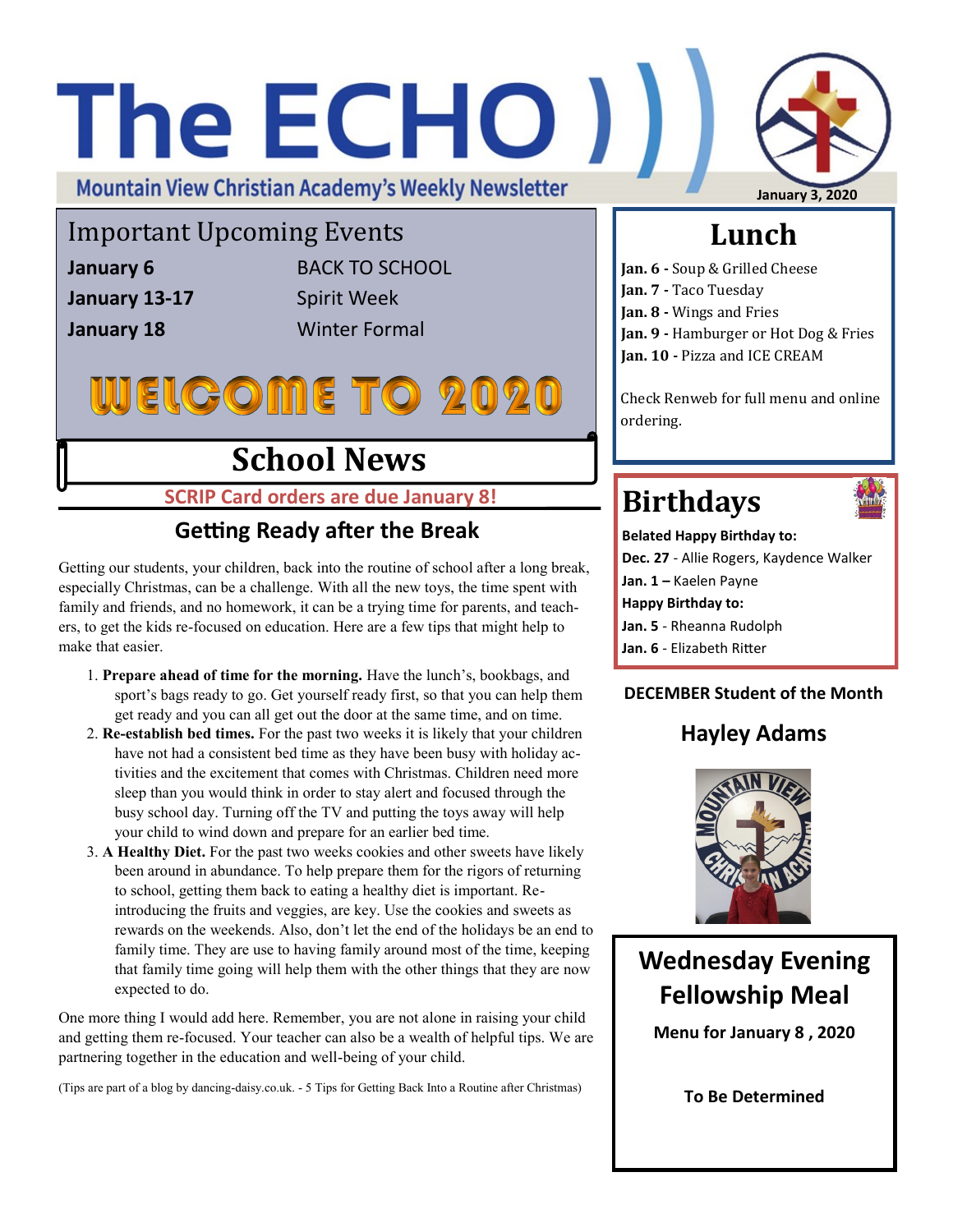## **School News Cont.**

### **ED Games Expo at The Kennedy Center**

The ED Games Expo is the Department of Education's annual public showcase and celebration of educational learning games as well as innovative forms of learning technologies for children and students in education and special education. The Expo is free and open to the public, but attendees must RSVP online to gain entry.

You can take your children after school so they can play and ask questions of the games developers.

For more information and to RSVP go to [ies.ed.gov/sbir/EdGamesExpo.asp.](https://ies.ed.gov/sbir/EdGamesExpo.asp)

#### **SPIRIT WEEK IS COMING**

Spirit week is January 13-17, 2020, so be prepared to "Raise the Roof" with your Conqueror Spirit.

As a part of this years SPIRIT WEEK festivities, we will also be choosing an honorary member to the Pep Squad and to the MS Cheer Team. This special member will be a teacher that you, our wonderful student body, will be voting for during the first week back from Christmas break. Kindergarten through sixth grade will vote for a Pep Squad member and 7-12 will vote for a MS Cheer member.

To vote for the Honorary Member, students will drop their "change" into the jar with the teachers name they would like to see cheering. One, five, ten, dollar bills can also be used, but paper money counts as negative votes. Only the "Change" will count as positive votes. So, if you want to see your teacher as the honorary cheerleader, bring in your change. Teachers, if you do not want to be the honorary cheerleader, "SHOW ME THE MONEY!" The teacher with the most points at the end of the day January 10 will be the honorary Cheerleader and will receive a t-shirt and assisted in several cheers throughout the game. Winners will be announced at the MS Girls game on January 13 at 3:30pm, and the MS Boys game at 4:30 on the same day. Money raised will go to the Conqueror cheerleaders activities.

GO CONQUEROR'S! GO, FIGHT, WIN! Yaaaaaaaaayyyyyyy CONQUEROR'S!

*[http://sideline.bsnsports.com/](http://sideline.bsnsports.com/schools/virginia/winchester/mountain-view-christian-school) [schools/virginia/winchester/](http://sideline.bsnsports.com/schools/virginia/winchester/mountain-view-christian-school) [mountain](http://sideline.bsnsports.com/schools/virginia/winchester/mountain-view-christian-school)-view-christian-school*. You can also click on the tab on the MVCA website, <mvca.ccmv.com>



A NEW YEAR, a NEW ATTITUDE! Come out and cheer on our Conqueror's as they use 2020 to focus on VICTORY! NEXT HOME GAMES:

#### **Tuesday, January 7, 2020**

**MS Lady Conqueror's vs WCDS - 4:30 MS Conqueror's vs WCDS - 5:45 Varsity Lady Conqueror's vs FRCS - 7:00**

#### **MVCA uses Google Calendar.**

Click the link to add to your Calendar

[https://calendar.google.com/calendar?](https://calendar.google.com/calendar?cid=NjM1ZmlqNGhzMzZwNGt0YWhxanJ1cGNwdDBAZ3JvdXAuY2FsZW5kYXIuZ29vZ2xlLmNvbQ) [cid=NjM1ZmlqNGhzMzZwNGt0YWhxanJ1](https://calendar.google.com/calendar?cid=NjM1ZmlqNGhzMzZwNGt0YWhxanJ1cGNwdDBAZ3JvdXAuY2FsZW5kYXIuZ29vZ2xlLmNvbQ) [cGNwdDBAZ3JvdXAuY2FsZW5kYXIuZ29vZ](https://calendar.google.com/calendar?cid=NjM1ZmlqNGhzMzZwNGt0YWhxanJ1cGNwdDBAZ3JvdXAuY2FsZW5kYXIuZ29vZ2xlLmNvbQ) [2xlLmNvbQ](https://calendar.google.com/calendar?cid=NjM1ZmlqNGhzMzZwNGt0YWhxanJ1cGNwdDBAZ3JvdXAuY2FsZW5kYXIuZ29vZ2xlLmNvbQ)